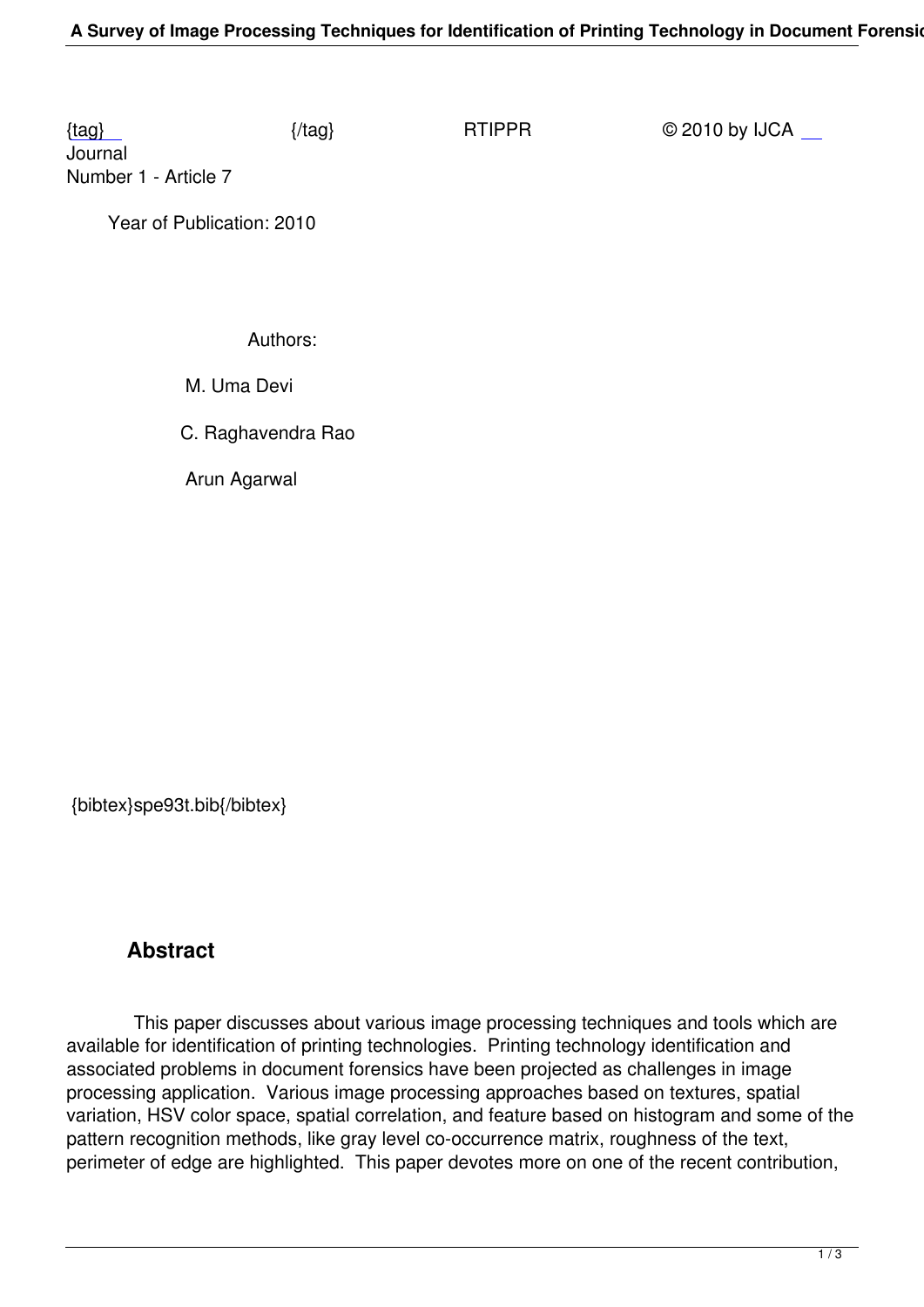namely, Gaussian Variogram Model (GVM) for printer classification.

## **Reference**

- Ordway Hilton. Scientific Examination of Questioned Documents. CRC Press, 1993.

- http://www.hp.com.
- http://www.fosterfreeman.com

 - Nitin Khanna, Aravind K, Mikkilineni, Anthony F.Martone, Gazi N. Ali, George T.C. Chiu, Jan Allebach,and Edward J. Delp. A survey of forensic characterization methods for physical devices. In Digital Investigation3s, pages s17–s28, 2006

Mikkilineni A. K., Pei-Ju. Chiang, Ali G. N., Chiu G.T., Allebach J. P., and Delp E. J. 'Printer Identification based on Graylevel Co-ocuurence Features for Security and Forensic Applications'. In Proceedings of the SPIE International Conference on Security, Volume 5681,, pages 430–440, Mar 2005.

 - Ali G. N., Chiang P. J., Mikkilineni A. K., Chiu G.T.- C, Delp E.J., and Allebach J. P. 'Application of Principal Components Analysis and Gaussian Mixture Models to Printer Identification'. In Proceedings of the IS & T's NIP20: International Conference on Digital Printing Technologies, pages Volume 20, pp.301–305, Nov 2004.

- http://www.eff.org/issues/printers.

Harith D and Chakravarthy B. 'Identification of Printing Process using HSV Colour Space'. In Asian Conference on Computer Vision, pp 629-701,2006.

 - Chakravarthy B and Haritha D. 'Classification of Liquid and Viscous Inks using HSV Color Space'. In Proceedings of Eight International Conference on Document Analysis and Recognition, 2005. pp 660-664.

 - Gaurav Gupta, Sanjoy Kumar Saha, Shayok Chakraborty, Chandan Mazumdar, Document Frauds: Identification and Linking Fake Document to Scanners and Printers, Proceeding of the International conference on Computing Theory and Applications,ICCTA'07, IEEE, pp 497-501, 2007.

 - Christoph H. Lampert, Lin Mei, and Thomas M. Breuel. 'Printing Technique Classification for Document Counterfeit Detection'. In IEEE International Conference on Computational Intelligence and Security, pages 639–644, Nov 2006.

 - Christian Schulze, Marco Schreyer, Armin Stahl, and Thomas Breuel. 'Evaluation of Graylevel-Features for Printing Technique Classification in High- Throughput Document Management Systems'. In International Work shop on Computational Forensics, pages 35–46, Aug 2008.

 - Gary K.Starkweather. Electronic color printing technology. In IEEE Proceedings of COMPCON'96-41st IEEE International Computer Conference, pages 435–439, 1996.

 - M Uma Devi, Arun Agarwal and C.Raghavendra Rao 'Gaussian Variogram Model for Printing Technology Identification' International Conference on Asian Modeling Symposium , pp 320-325,2009.

http://www.goldensoftware.com

 - A. Wijaya, P.R.Marpu, and R.Gloaguen. Geostatistical Texture Classification of Trophical Rainforest in Indonesia. In 5th ISPRS International Symposium on Spatial Data Quality, 2007.